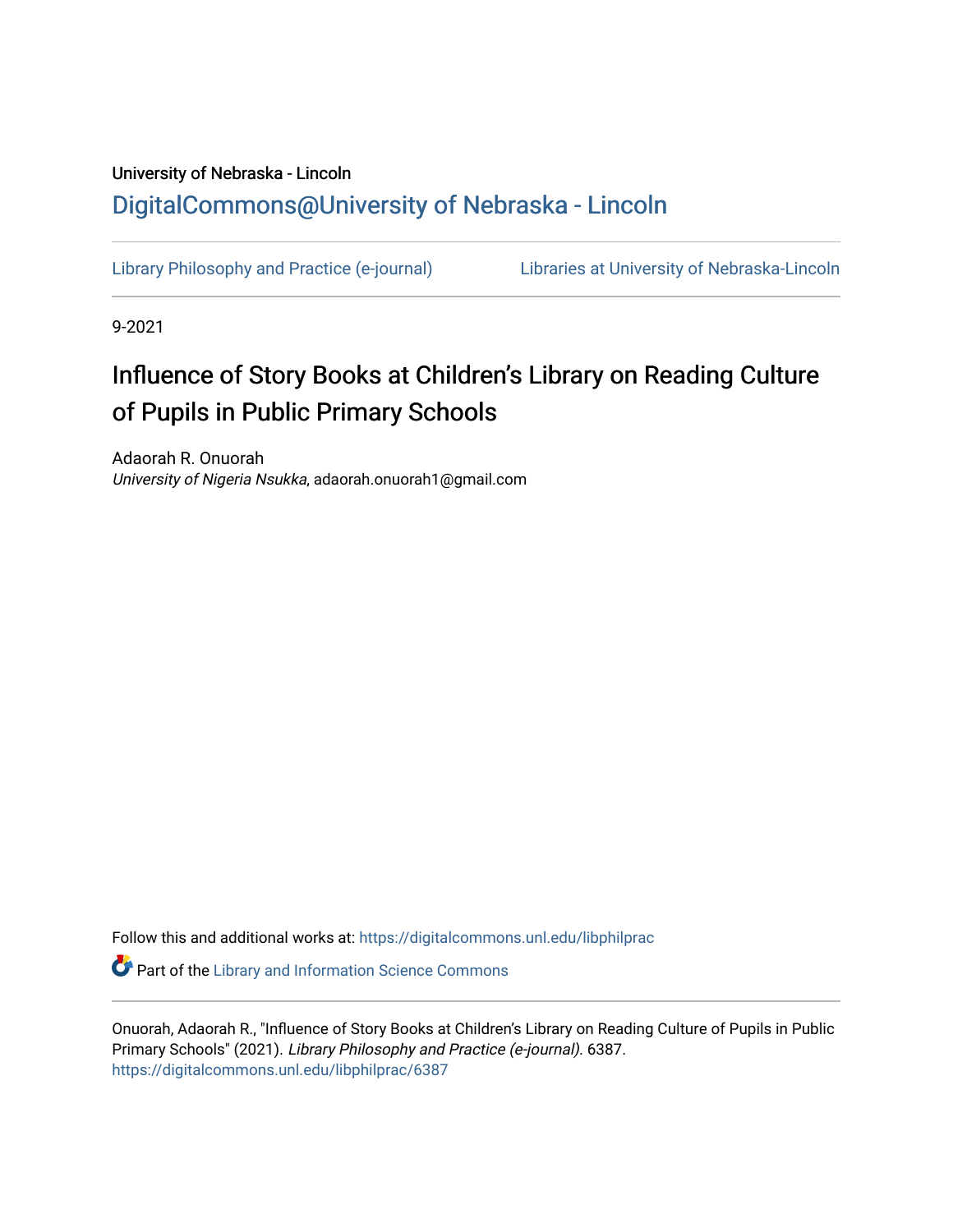### **Influence of Story Books at Children's Library on Reading Culture of Pupils in Public Primary Schools**

#### Adaorah R. Onuorah $<sup>1</sup>$ </sup>

<sup>1</sup>Department of Educational Foundations, University of Nigeria, Nsukka

#### **Abstract**

Children libraries are libraries established in schools to support learning and teaching activities of pupils. In order to inculcate a good reading culture in pupils, they have to be encouraged to make reading part of their everyday life. Storybooks are useful for introducing new words, concepts and ideas into children's language development, world and imagination. The purpose of the study was to ascertain the influence of storybooks at children's libraries on reading culture among primary classes 4 and 5 pupils in public schools and find out the influence of gender on pupils' reading culture when exposed to storybooks. A quasiexperimental research design was adopted for this study. A total of 35 pupils were assigned to the experimental group while 34 pupils were assigned to the control group. Mean, standard deviation and analysis of covariance were used to analyze data. The results of the study show that storybooks improve the reading culture of pupils in public primary schools. Also, gender did not influence the mean reading culture scores of the pupils after exposure to the storybooks approach,  $F(1, 68) = .638$ , p=.427, partial eta squared= .010. There was also no significant interaction effect of methods and gender on the pupils' mean reading culture, *F* (1, 68)=.184, *p*=.669. Therefore, exposing pupils to storybooks can help improve their culture of reading. The study recommends among others that there should be more storybooks at children's libraries in order to enhance the reading culture of pupils in public primary schools in the study area.

Keywords: Children's library, Pupils, Reading culture, Storybooks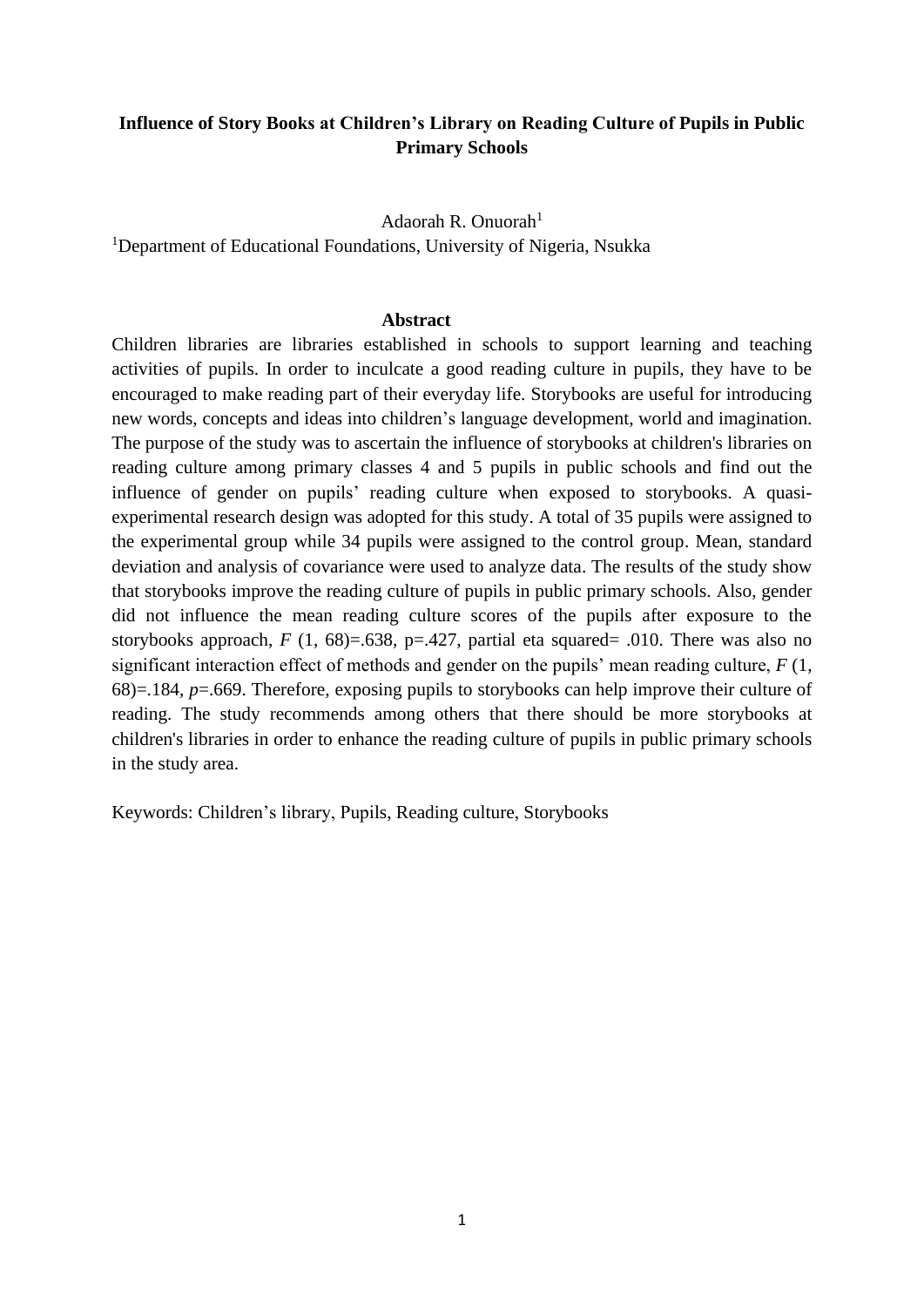#### **Introduction**

Primary education is believed to hold the key to the success or failure of the educational system because it lays the foundation on which other levels of education for national development is built upon. If this must be achieved, serious attention must be given to the reading culture of pupils. It has been observed that the state of facilities such as libraries, books, and furniture that help improve reading culture is low. Parents, teachers and government at all levels are usually called upon to intervene to address the poor reading culture in primary education. This study aims to ascertain the influence of storybooks on reading culture among pupils in public schools and to find out the influence of gender on pupils' reading culture when exposed to storybooks. Stories are passed from one generation to another generation by word of mouth. The use of stories in education is ancient and cuts across races, nations, religions and beliefs (Roby, 2010; Lawani, 2014). Today, stories are written and this has brought about storybooks. Storybooks are books of stories usually for children (Merriam, 2021). In other words, storybooks are books that contain a story or stories, especially for children. In recent times, storybooks are now part of learning experiences that enhances reading.

Reading is an indispensable learning skill that aids all other learning activities and lays the foundation for independent studies and prepares the child for higher educational opportunities (Nalusiba, 2010). Reading refers to the ability to interpret and decode an array of words through a cognitive process (Ayoti, 2015; Enamen, 2015). It is a complex act that deals with communication in written or visual form (Ogwu, 2010). Reading according to Haliru *et al.,* (2015) is a complex process of decoding symbols in order to construct or derive meaning. It is an act of interpreting meaning from written words (Aina *et al.,* 2011; Ogugua *et al.,* 2015). Reading involves several interactive processes between the reader and the text, in which readers use their knowledge to build, create, and construct meaning (Ogbonna,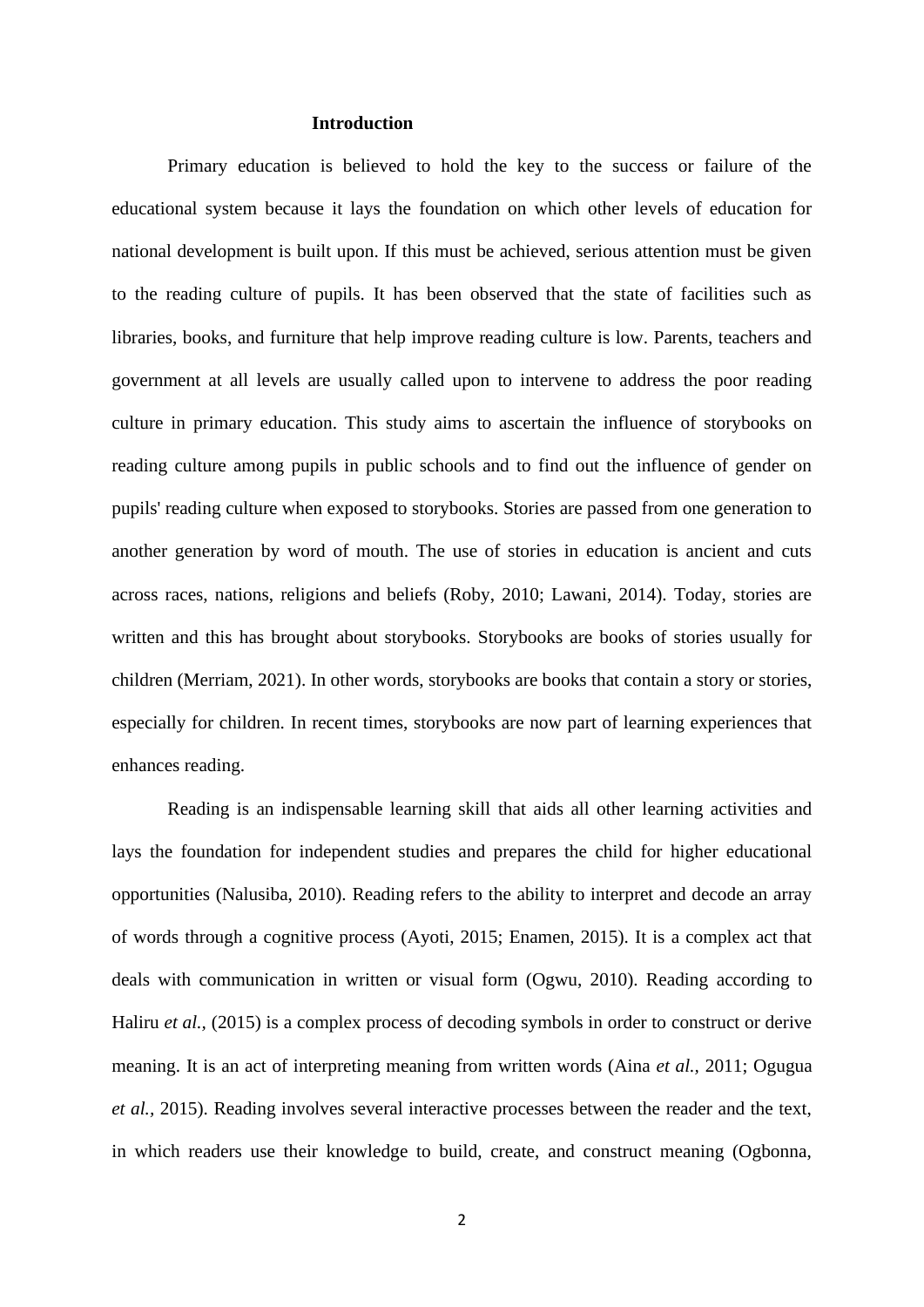2014). Mikulecky (2011) asserts that reading is a complex conscious and unconscious mental process in which the reader uses a variety of strategies to reconstruct meaning, based on data from the text and the reader's prior knowledge.

Reading is a complex communicative process of receiving and interpreting written words. It involves recognizing what is written and comprehending the matter, understanding the main and subsidiary points as well as links between different parts of the written material. Jegbefume, (2012) posits that while receiving and interpreting the written word, the reader is concerned with four factors, i.e. decoding, comprehending, text analysis and response. Decoding or interpreting in reading refers to the process of changing the coded message into information. As it involves understanding the written language, it requires the ability to recognize words accurately, and how words are used in varying contexts. Comprehension in reading refers to the identification of the central theme, main ideas, supporting details and writing patterns. After decoding and comprehending the literal meaning of a written message, its significance is evaluated and appropriate conclusions are drawn from it. Text analysis is essential for the critical and evaluative understanding of a text. Text analysis refers to the process of identifying relationships among different units within the text in order to distinguish between relevant and irrelevant information, explicit and implicit information, facts and opinions, examples and ideas and draw inferences and conclusions. Response is our action or reaction to the written message. It completes the reading process as it is the last step of reading. Our response to a text depends largely on our correct understanding and evaluation of the text (Aliyu, 2013).

Reading is a skill which must be consciously developed and nurtured. The more one reads, the more the reading skill develops. Reading improves one's writing, reasoning, communication skills and vocabulary. There is a saying that continuous reading brings about brain automatism. Reading storybooks enhances one's reading culture. Additionally, the

3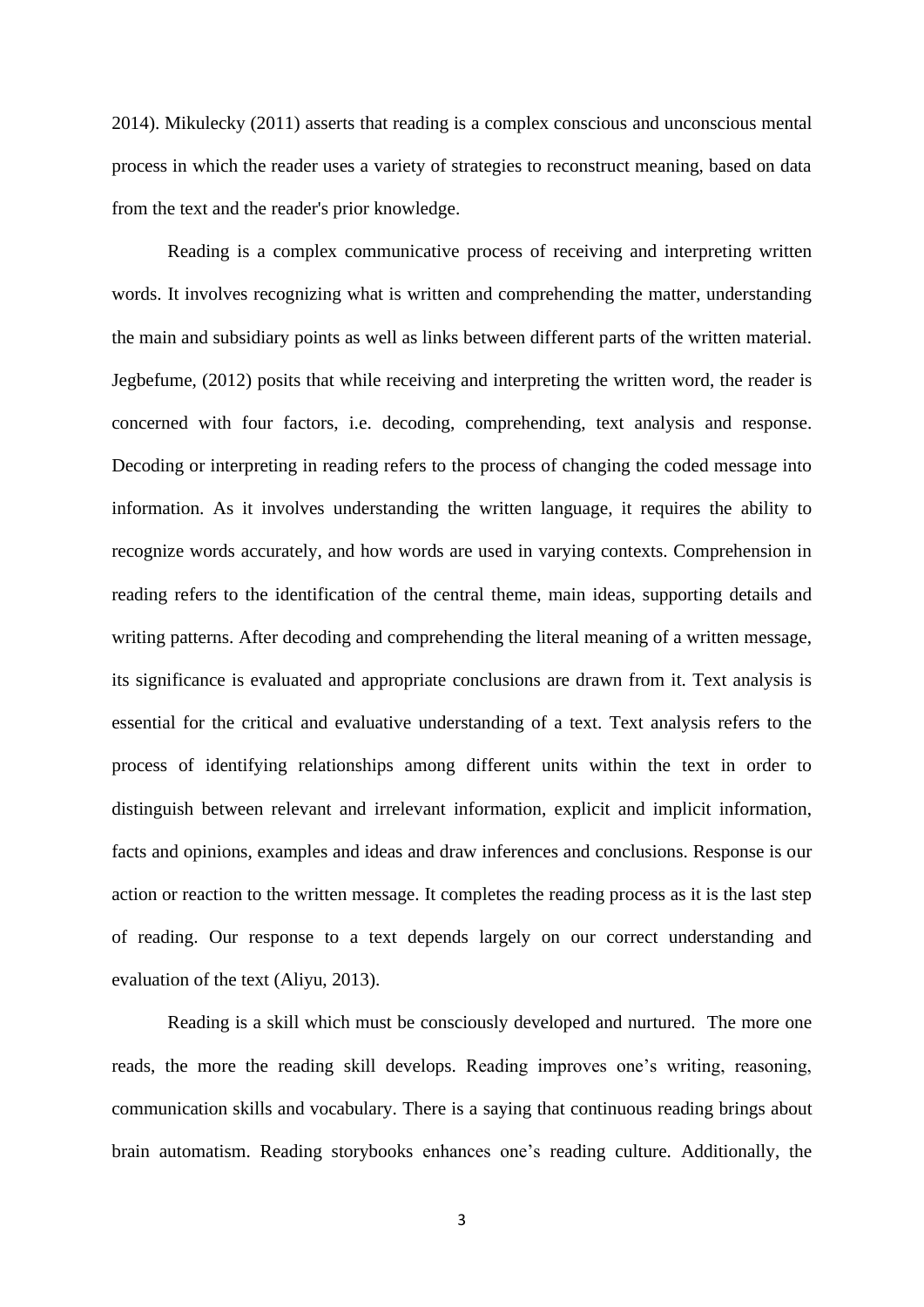more pupils read storybooks, the more fluent they become and the more their reading culture is enhanced. Reading is a culture that can be acquired, formed, developed and sustained through the provision of the necessary infrastructure like a good functional library, school, education system and parental support (Iloeje, 2014). Culture is an acquired behavioural pattern often followed until it has become a part of one (Orakpor, 2012). Culture refers to the way of life of a particular group of people (Ogugua *et al.,* 2015). This implies that reading can become a way of life or lifestyle for pupils in primary schools. Reading culture, according to Enamen (2015), is an act of engaging in reading regularly. It is a learned practice of seeking knowledge or information through written words or symbols. It is also defined as a culture where reading is part of people's living and constitutes a norm among pupils (Ruterana, 2012). Reading culture is an act of reading as a pattern of behaviour (Orakpor, 2012). It is equally defined as the way of life of people which is characterized by the habit of reading intensively and extensively (Nalusiba, 2010). Reading culture is a dedicated and consistent reading lifestyle (Enamen, 2015). Pupils' reading comprehension difficulties are usually due to poor oral language skills which were previously inherent at the time of school admission (Grolig *et al*., 2019; Nation *et al*., 2010). In order to inculcate a good reading culture in pupils, they have to be encouraged to make reading part of their everyday life.

#### **Story Books**

Stories play an essential function in children's growth and development both at home and in the school. The home literacy environment is an important contributor to children's storybook exposure (Grolig e*t al.*, 2019). Storybooks are useful for introducing new words, concepts and ideas into children's language, world and imagination (Carter, 2021). Storybooks are also essential since in spite of the significant advancement in research which has brought about improvement in our understanding of reading acquisition in recent time, a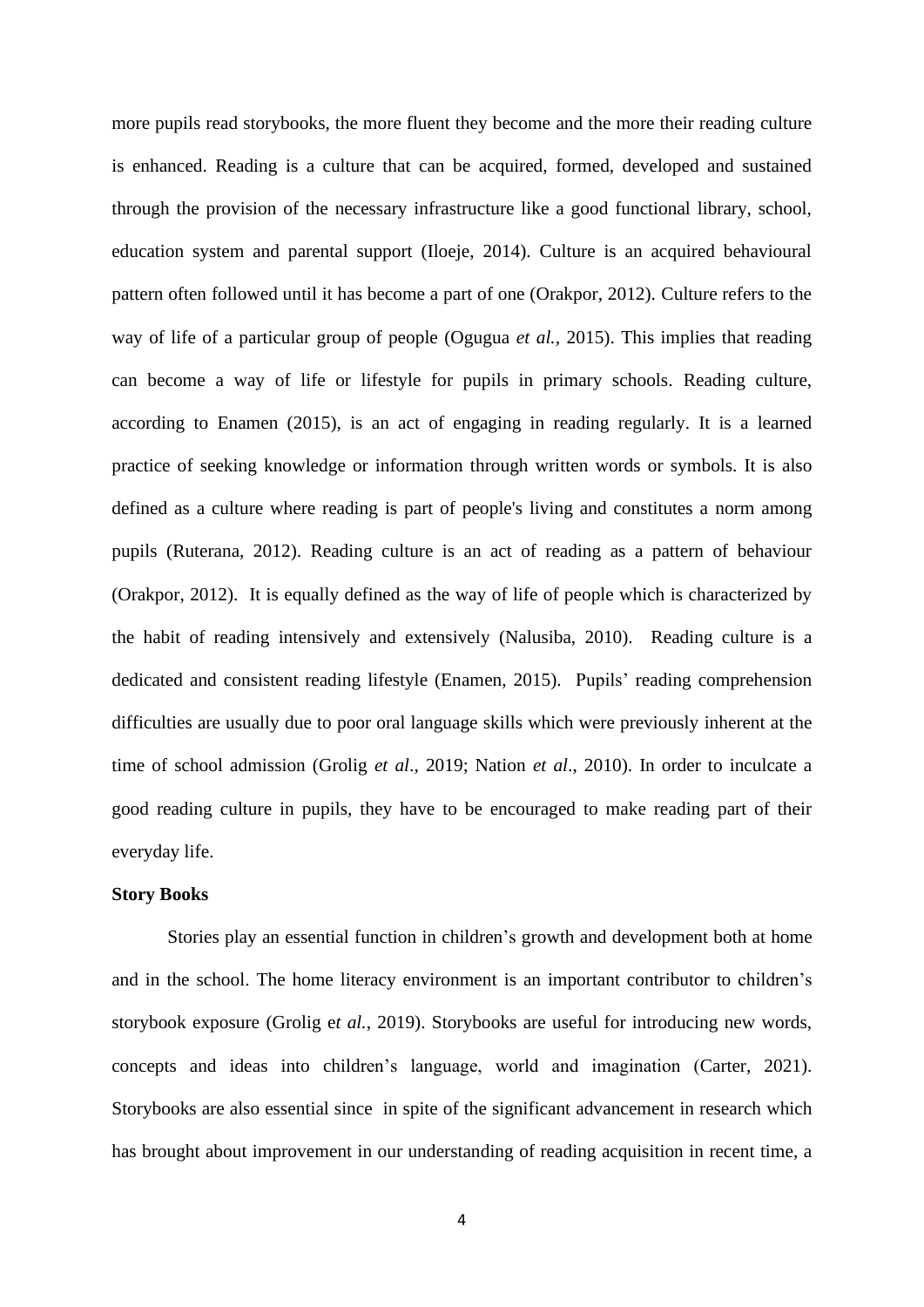considerable percentage of pupils are still experiencing severe difficulties whilst learning to read (Castles et al., 2018; Grolig, 2020). Storybooks read by children contribute to their oral language development (Grolig, 2020) and reading skill acquisition (Riyadi, 2010).

Storybooks exist in various formats and are relevant in promoting reading among schoolchildren. Storybooks such as picture storybooks have the propensity to improve students' reading ability and interest in reading (Roslina, 2017). Storybooks such as the interactive electronic storybooks have been shown to improve students' motivation, comprehension and chromatic concepts (Kao *et al.*, 2017). The animated illustrations of electronic storybooks can bring about a significantly high improvement in students' comprehension scores, ability to retrieve information and make inferences (Ertem, 2010). Also, Heidemann (2012) had earlier observed that electronic storybooks can positively influence student's reading ability. Past research also demonstrated a positive association between storybooks reading and children's engagement in reading (Meyer *et al.*, 1994). Short storybooks are helpful in modifying students' attitude towards reading as well as motivating students to read (Palenfo, 2018). According to recent research by Ratminingsih, Budasi and Kurnia (2020), local culture-based storybooks are effective for improving students' competency in reading.

#### **Children's Library**

A library is an institution established to create educational support for both teachers and students. It can be seen as the acquiring, retrieving, processing, disseminating and housing of intellectual materials both print and non-print. Thus, the importance of libraries cannot be overemphasized as it serves as a backbone to teaching in schools and institutions of higher learning. Libraries are places where books, literary documents or records are kept for reference or borrowing. It is also a depository built to contain books and other materials for reading and study. In addition, it is a place where the custom of reading books can be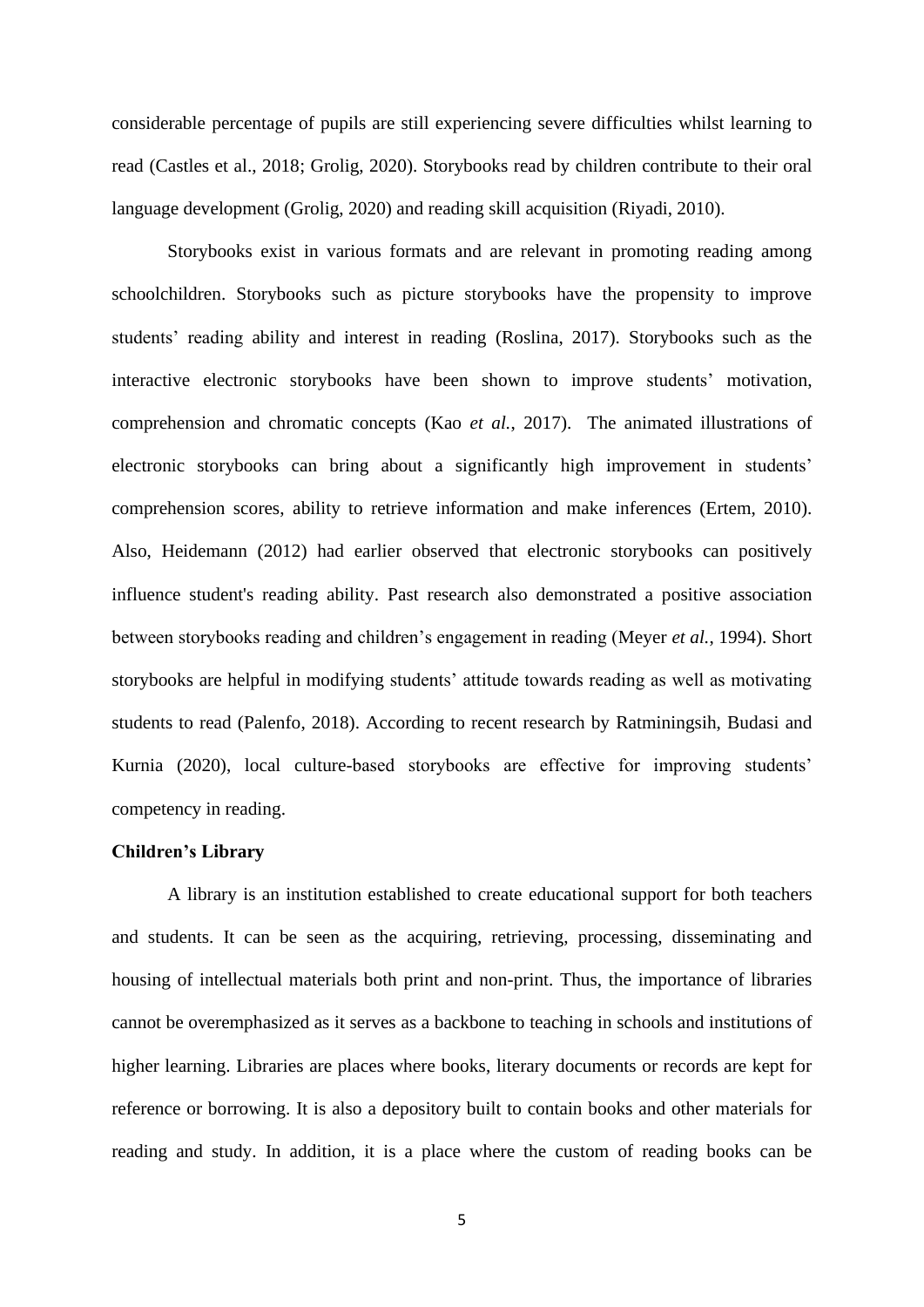acquired. Generally, libraries are referred to as a reading hall where pupils gather to consult readable materials for a different purpose.

Children's libraries are special collections of books intended for young readers and usually kept in separate rooms of general public libraries (Lars *et al.,* 2003). Some children's libraries have entire floors or wings dedicated to them in bigger libraries while smaller ones may have a separate room or area for children. They are an educational agency seeking to acquaint the young with the world's literature and to cultivate a love for reading. Their work supplements that of the public schools (Aina, 2004). Services commonly provided by public libraries may include storytelling sessions for infants, toddlers, preschool children, or afterschool programs, all to develop early literacy skills and a love of books. One of the most popular programs offered in public libraries is summer reading programs for children, families, and adults (Udomisor *et al.,* 2013).

However, it is important for children's libraries to adequately select materials that would interest the pupils. Children libraries are expected to carry out surveys to investigate materials that would catch the attention of their target audience and acquire such collections. This will arouse the interest of pupils in reading in the children library (Adeyemi, 2021). Ajidahun (2011) posits that any country which wants its people to be informed, articulate, efficient, productive and current, must give priority attention to the development of its libraries. Not only does a library help to inculcate the culture of reading but it also helps to create a thirst for knowledge, which ultimately makes a person humble and open to other people's ideas. Nigeria, like other nations of the world, has an obligation to prepare its citizens for life in a world that is characterized by rapid social, economic, political and technological changes. A library can be a public library, school and children's library.

Children libraries are libraries established in nursery and primary schools to aid and support learning and teaching activities (Redford, 2011). The purpose of establishing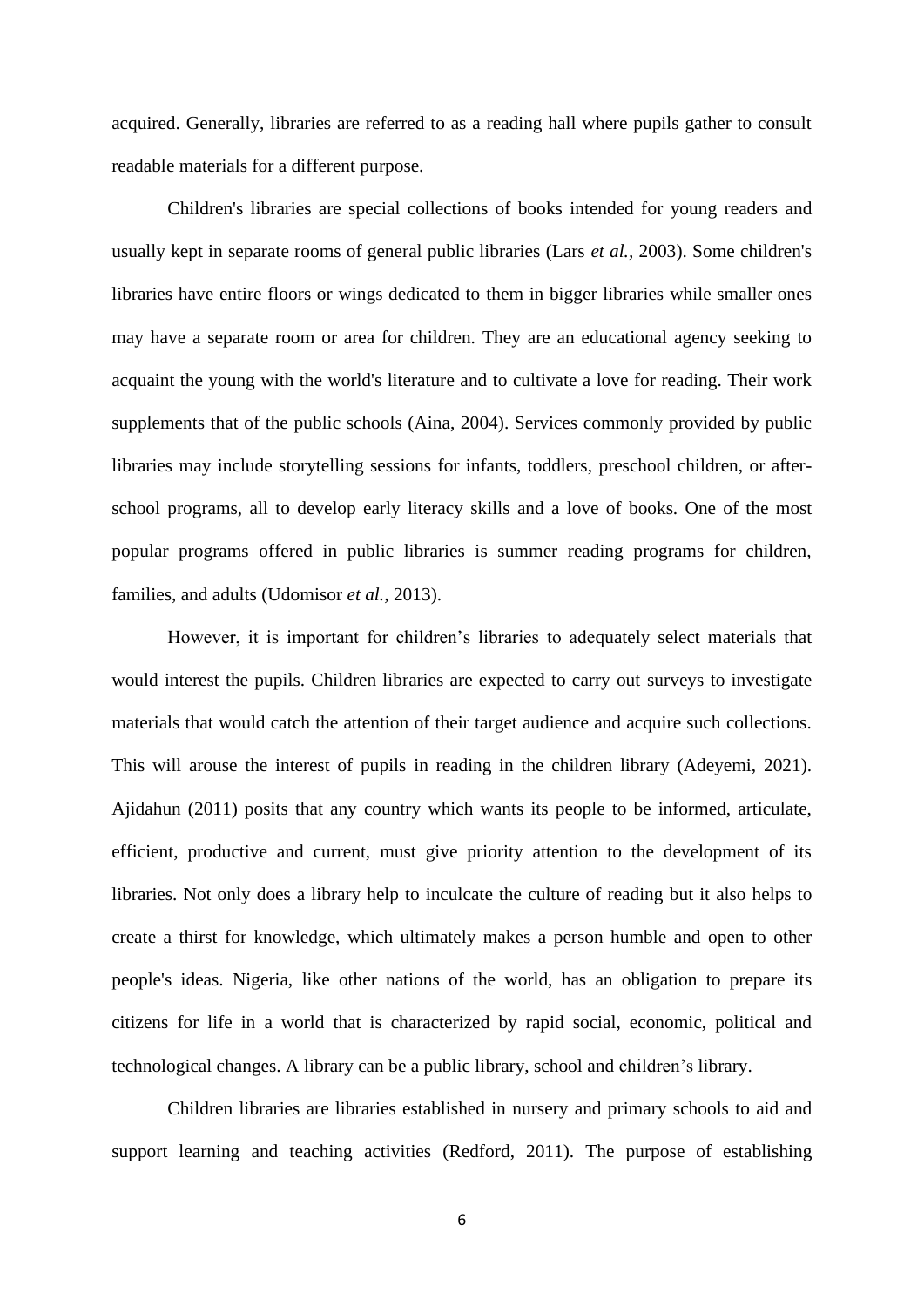children's libraries is to meet the information needs of pupils in schools. A school library is managed by a school librarian (Busayo, 2011). Children's library provides a range of learning opportunities for pupils with a focus on intellectual content, information literacy, cultural and social development. Children's libraries contain books, films, recorded sound, realia, and digital media. These items are not only for the education, enjoyment, and entertainment of the pupils, but also to enhance their reading culture (Hassen, 2016). Thus, all these are geared towards promoting a reading culture of pupils. A children library according to Ibrahim, (2014) may operate within or outside a school as a teaching and learning centre that provides an active instructional program integrated into curriculum content, with emphasis on the following: resource-based capabilities, thinking-based capabilities, knowledge-based capabilities, reading and literacy capabilities, personal and interpersonal capabilities and learning management capabilities. The children library exists to provide a range of learning opportunities with a focus on intellectual content and information literacy. Children libraries are similar to public libraries in that they contain storybooks, films, recorded sound, realia, and digital media. A storybook ignites a passion for reading and reading culture among pupils, which inevitably places the library at the centre of the twenty-first-century reading and learning experience.

According to Aina *et al.,* (2011), there is also an overriding desire among pupils to spend more time with their friends and peers playing than remain at home reading. Children glue more to televisions, watching cartoons, home videos as a way of enjoying their leisure instead of reading. This therefore may lead to a decline or poor reading culture. Aina, *et al* (2011) also opined that delinquency, school violence, and even incidence of examination malpractice have a higher correlation with poor reading culture. With poor reading culture eating deep among pupils in public primary schools, it has become necessary for schools to promote and instill a culture of reading among Nigerian children.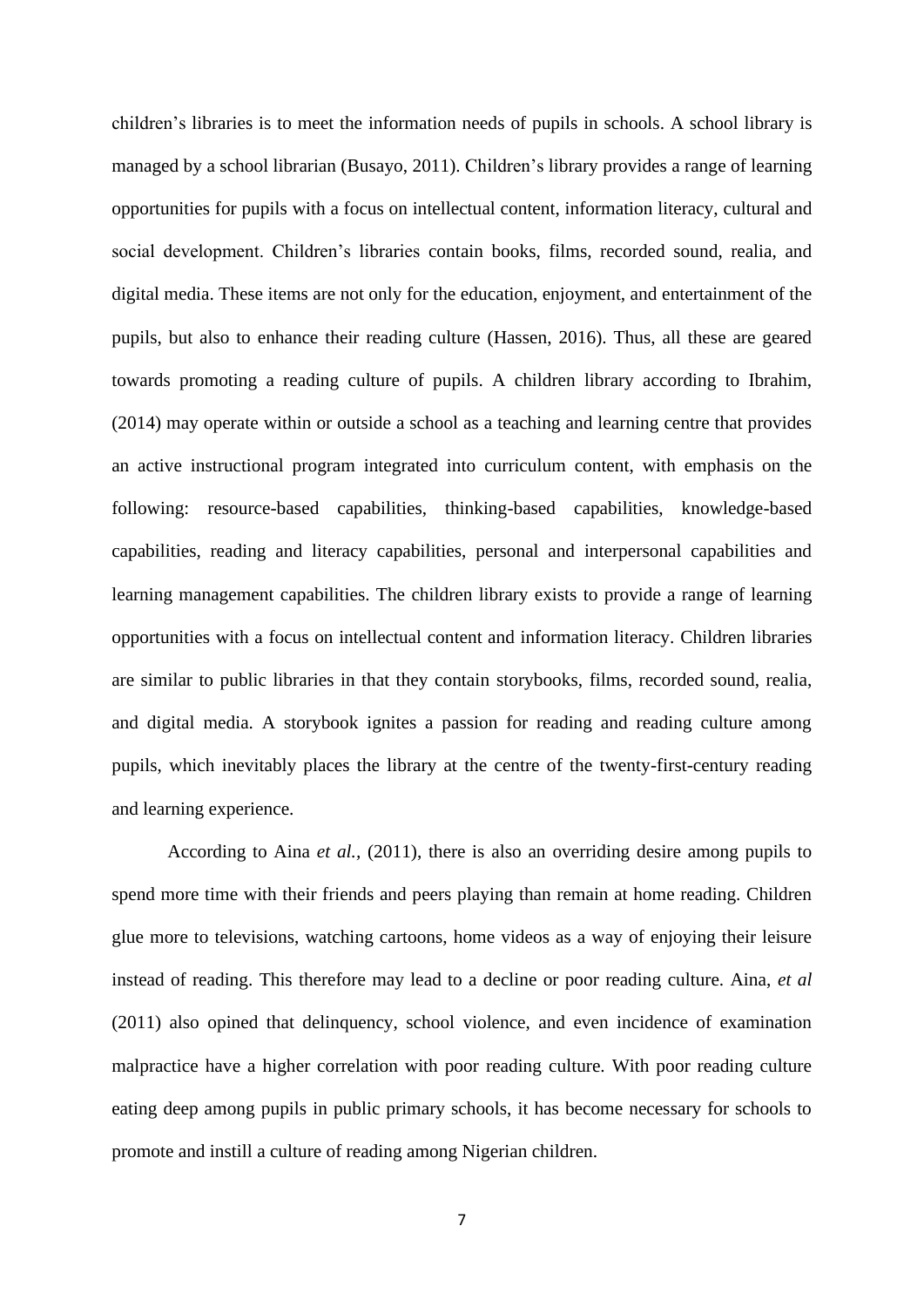#### **Research Questions**

- 1. What is the influence of storybooks on the reading culture of pupils in public schools?
- 2. What is the influence of gender on pupils' reading culture when exposed to storybooks?
- 3. Is there significant interaction effect of method and gender on the pupils' mean reading culture?

#### **Methodology**

Ethical approval for this study which was conducted among primary school pupils in Enugu State, Nigeria was obtained from Research Ethics Committee of the Department of Educational Foundations at the University of Nigeria. The quasi-experimental research design was adopted for this investigation. Intact classes comprising primary 4 and 5 pupils were used for this research. A total of 35 pupils (50.7%) were assigned to the experimental group, and were exposed to storybooks and the other 34 pupils (49.3%) were assigned to the control group and were not exposed to storybooks but were exposed to the usual classroom teaching. Out of the 35 pupils assigned to the experimental group, 17 were males (50%) while 18 were females (51.4%). In the control group, out of 34 pupils, 17 were males (50%) while 17 were females (48.6%). The pupils' mean age was  $9.20 \pm .92$  years. To determine the baseline status of pupils in the experimental and control groups before the experimental process, the 15-item with four-point rating scale questionnaire (Strongly agree to Strongly disagree)– Reading Culture Questionnaire (RCQ) – was administered to the pupils as a pretest in the first week. The RCQ was validated by experts in Childhood Education and Library and Information Science. Trial testing of the RCQ was carried out outside the study area. The internal consistency of the RCQ was determined and results showed that it is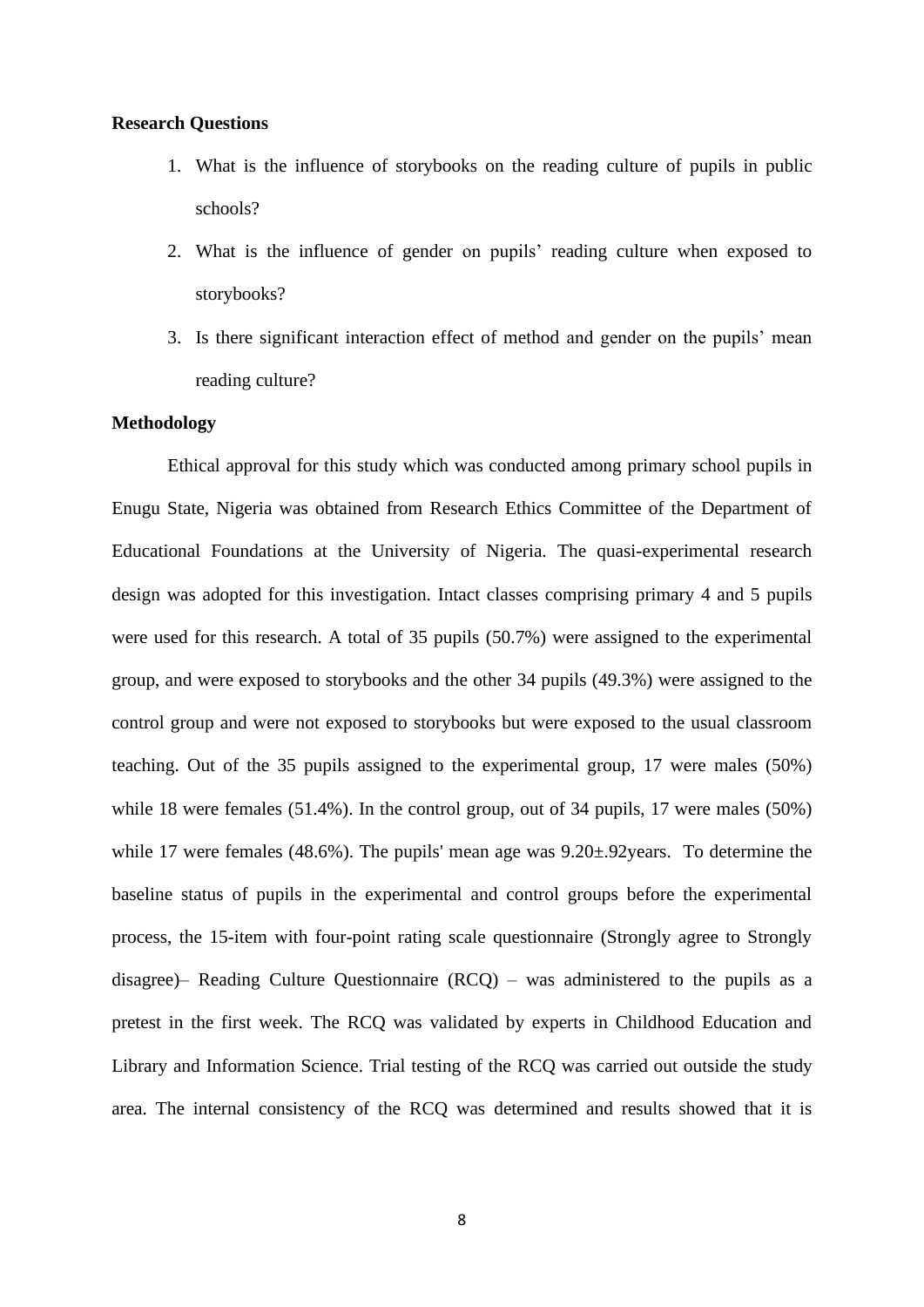reliable for research purposes using Cronbach's alpha (0.84). One week was given to the pupils before the implementation of the storybooks approach.

During the implementation period, pupils in the experimental group were given storybooks intervention. On the other hand, pupils in the control group were exposed to the usual classroom teaching. At the end of the two-week implementation, the reading culture questionnaire (RCQ) was administered as a posttest. Data were analyzed using mean and standard deviation to answer the research questions and ANCOVA (analysis of covariance) was used to test the null hypotheses at a 0.05 level of significance.

#### **Results and Discussion**

| Group                     | Gender |             | Pretest | Posttest |
|---------------------------|--------|-------------|---------|----------|
| <b>Experimental Group</b> | Male   | ${\bf N}$   | 17      | 17       |
|                           |        | Mean        | 24.88   | 43.94    |
|                           |        | <b>SD</b>   | 2.06    | 2.28     |
|                           | Female | $\mathbf N$ | 18      | 18       |
|                           |        | Mean        | 26.39   | 44.33    |
|                           |        | <b>SD</b>   | 1.85    | 2.17     |
|                           | Total  | ${\bf N}$   | 35      | 35       |
|                           |        | Mean        | 25.66   | 44.14    |
|                           |        | <b>SD</b>   | 2.07    | 2.19     |
| Control Group             | Male   | $\mathbf N$ | 17      | 17       |
|                           |        | Mean        | 27.53   | 33.94    |
|                           |        | <b>SD</b>   | 0.79    | 0.83     |
|                           | Female | ${\bf N}$   | 17      | 17       |
|                           |        | Mean        | 28.12   | 34.06    |
|                           |        | <b>SD</b>   | 0.93    | 0.83     |
|                           | Total  | ${\bf N}$   | 34      | 34       |
|                           |        | Mean        | 27.82   | 34.00    |
|                           |        | <b>SD</b>   | 0.90    | 0.82     |

*Table 1:* Descriptive statistics by group and gender

Data in Table 1 shows the mean reading culture of the pupils by group and gender before and after their exposure to the storybooks. The pretest reading culture score for the experimental group was  $25.66\pm2.07$  while their posttest reading culture score was  $44.14\pm$ 2.19. The pretest reading culture score for the control group was 27.82±0.90 while their posttest reading culture score was 34.00± 0.82. This suggests an improvement in the reading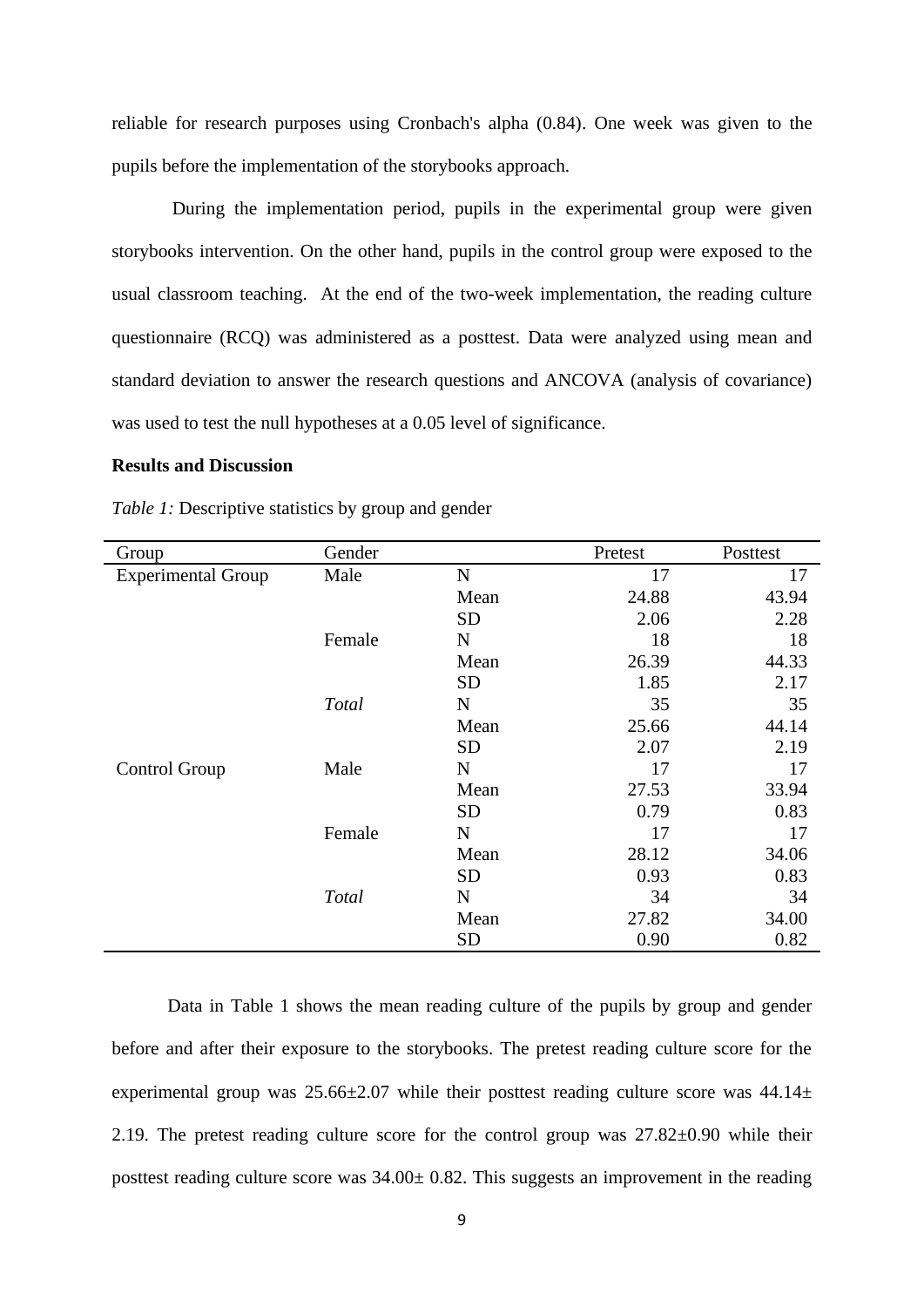culture of the pupils after exposure to the storybooks method. By gender, the posttest reading culture score of the males  $(43.94 \pm 2.28)$  in the experimental group seems similar to those of the females  $(44.33\pm 2.17)$  in the same experimental group.

|                        | public schools and genuer influence      |            |          |         |      |             |
|------------------------|------------------------------------------|------------|----------|---------|------|-------------|
| Source                 | Type III                                 | df<br>Mean |          | F       | Sig. | Partial Eta |
|                        | Sum of                                   | Square     |          |         |      | Squared     |
|                        | Squares                                  |            |          |         |      |             |
| <b>Corrected Model</b> | $1776.860$ <sup>a</sup>                  | 4          | 444.215  | 154.770 | .000 | .906        |
| Intercept              | 358.701                                  |            | 358.701  | 124.976 | .000 | .661        |
| Pretest                | 1.133                                    |            | 1.133    | .395    | .532 | .006        |
| Group                  | 1100.486                                 |            | 1100.486 | 383.423 | .000 | .857        |
| Gender                 | 1.832                                    |            | 1.832    | .638    | .427 | .010        |
| Group * Gender         | .528                                     |            | .528     | .184    | .669 | .003        |
| Error                  | 183.690                                  | 64         | 2.870    |         |      |             |
| Total                  | 107691.000                               | 69         |          |         |      |             |
| <b>Corrected Total</b> | 1960.551                                 | 68         |          |         |      |             |
| $\Omega$ $\Omega$      | $\sim$ 1 000 $\sim$ 11 $\sim$ 1 $\sim$ 0 | - 1        | $\Omega$ |         |      |             |

*Table 2:* ANCOVA results on the influence of storybooks on reading culture of pupils in public schools and gender influence

<sup>a.</sup> R Squared = .906 (Adjusted R Squared = .900)

Data in Table 2 shows that there was a significant positive influence of the storybooks approach on the reading culture of pupils in public primary schools,  $F(1, 68) = 383.423$ , *p*=.000, partial eta squared= .857. Therefore, the storybooks approach appeared to have yielded more improvement in the pupils' reading culture compared to the conventional approach. Also, gender did not influence the mean reading culture scores of the pupils after exposure to the storybooks approach,  $F(1, 68) = .638$ ,  $p = .427$ , partial eta squared= .010. Finally, there was no significant interaction effect of method and gender on the pupils' mean reading culture,  $F(1, 68)=184$ ,  $p=.669$ , partial eta squared= .003. Figure 1 further demonstrates the interaction effects of methods and gender as shown below.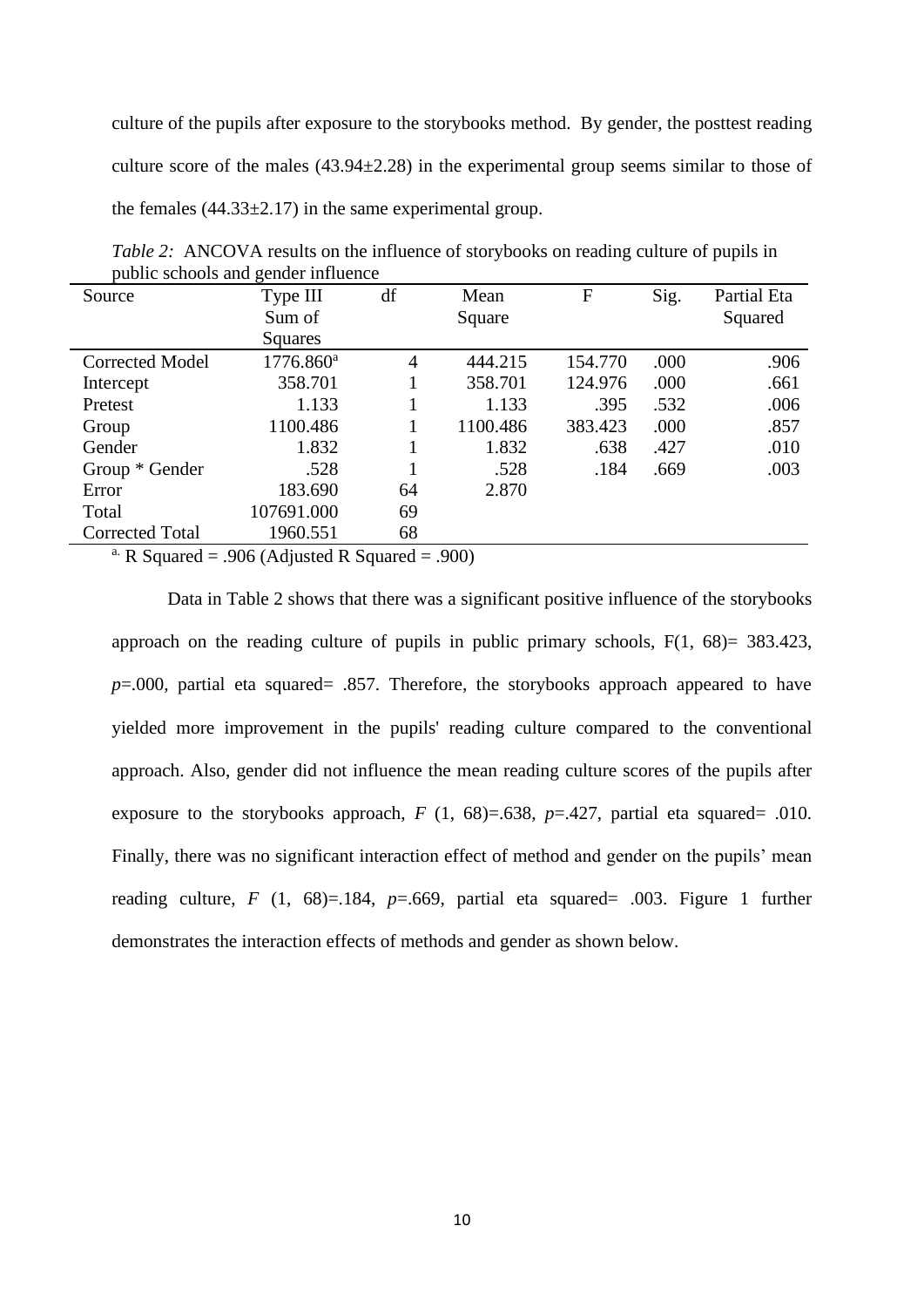

Covariates appearing in the model are evaluated at the following values: Pretest = 26.7246 Figure 1: Interaction effect of method and gender on pupils' reading culture

| $(I)$ Group  | $(J)$ Group                   | Mean<br>Difference<br>$(I-J)$ | Std.<br>Error | Sig. <sup>b</sup> | 95% Confidence Interval for<br>Difference <sup>b</sup> |
|--------------|-------------------------------|-------------------------------|---------------|-------------------|--------------------------------------------------------|
| Experimental | Control                       | 9.947*                        | .508          | .000              | 8.932, 10.962                                          |
| Control      | Experimental                  | $-9.947$ *                    | .508          | .000              | 10.962, -8.932                                         |
| $\ast$ $-$   | $\overline{\phantom{a}}$<br>. |                               |               |                   |                                                        |

*Table 3:* Posthoc analysis of effects of the methods applied on reading culture

\* . The mean difference is significant at the .05 level.

<sup>b</sup>. Adjustment for multiple comparisons: Least Significant Difference (equivalent to no adjustments).

Data in Table 3 shows the mean reading culture score of pupils in experimental and control groups with a more significant mean gain observable in pupils who were in the experimental group (Mean difference =9.947; SE=.508, 95%CI= 8.932, 10.962).

This study revealed that storybooks enhance the reading culture of pupils in public schools since there was a significant mean difference in the reading culture scores of pupils exposed to storybooks in the experimental group compared to pupils in the control group.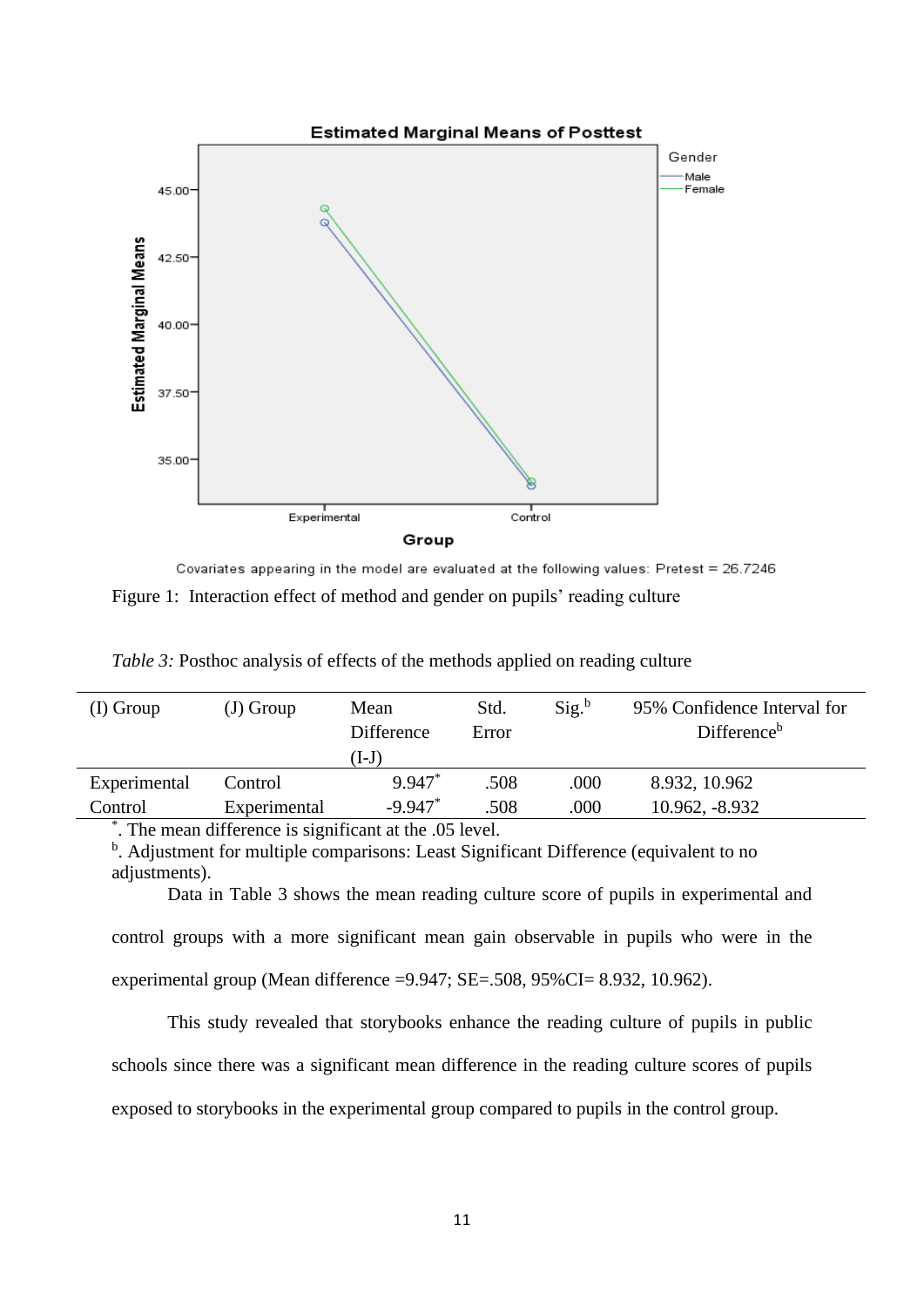The study also found no significant difference in the reading culture score of male and female pupils in public primary school exposed to storybooks intervention. This result agrees with Katherine *et al.*, (2013) assertion that storybooks enhance pupils reading culture and influences children's school outcomes. According to Roslina (2017), storybooks influence the reading culture of pupils. Strouse, Nyhout and Ganea (2018) opined that a child who reads storybooks builds a good reading culture. The authors further asserted that storybooks encourage pupils to read and have a good reading culture.

Developing a reading culture involves motivating pupils (Ibrahim, 2014). Reading should be seen as a leisure activity if a strong reading culture must be developed. Developing a strong reading culture takes quality time, dedication and consistency. Related literature has acknowledged that strong reading culture is beneficial to pupils and the nation at large (Ogugua *et al.,* 2015). Reading culture is a routine and repetitive behaviour, it is not instinctive like hunger or thirst. Good reading culture may lead pupils in the right direction. Therefore, to develop a good reading culture, pupils need to be exposed to reading strategies, storybooks (Dike, 2017).

The promotion of reading culture cannot take place in a vacuum. It has to be initiated. Enabling reading culture among pupils in primary schools requires a publishing industry, which must engage a cadre of appropriate writers and produce their work in a pleasing form. A system of distribution, which may include bookstores, and libraries are needed. It is very important to recognize that, parents, teachers, and librarians have vital roles to play among pupils in public primary schools to enable them to embark on voracious reading and developing good reading culture. Children's and school libraries should also organize programmes, book clubs, storybooks, pictures, computers storytelling and use them to inculcate reading culture among pupils. Therefore, the study recommends that there should be more storybooks at children's libraries in order to enhance the reading culture among pupils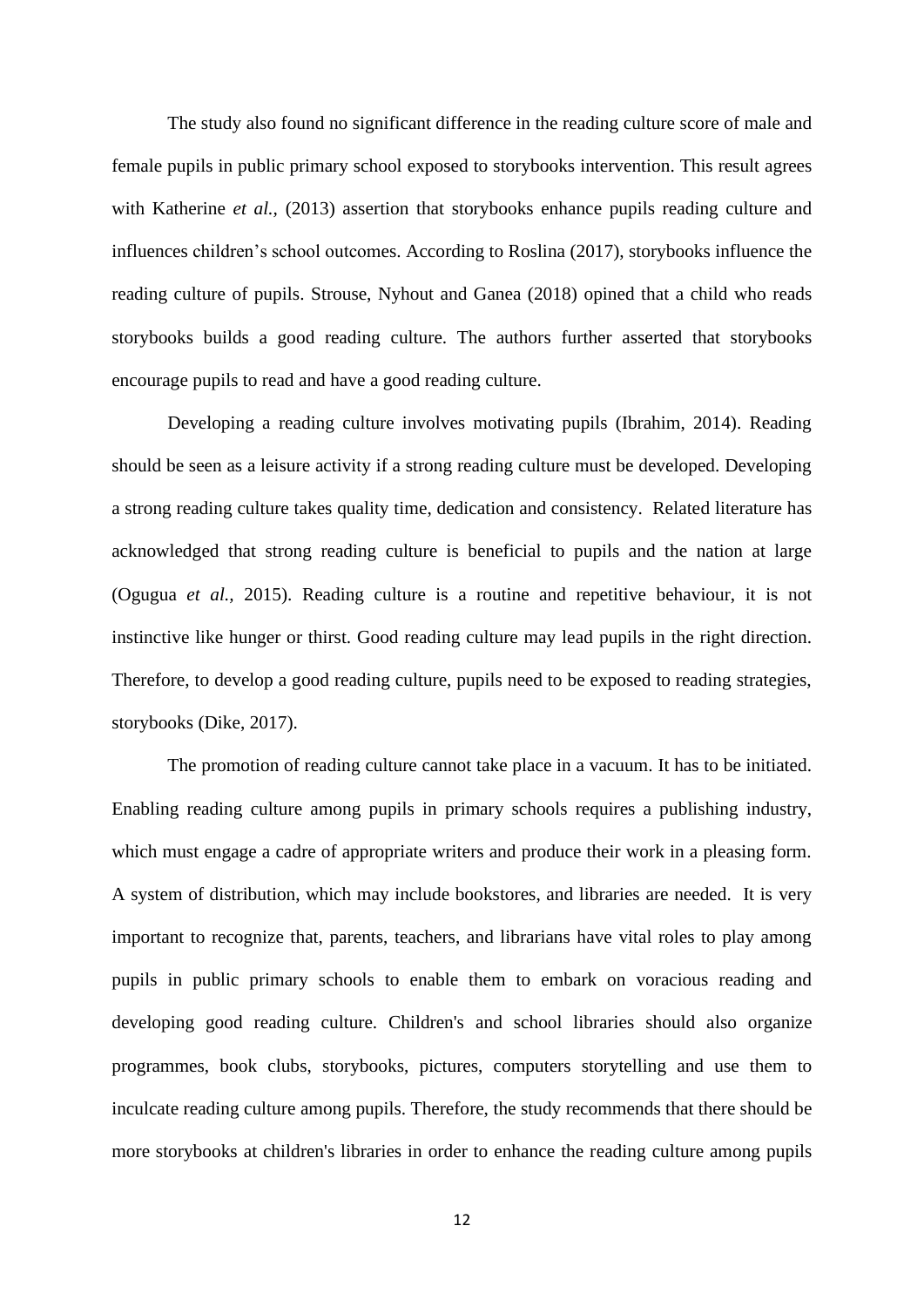in public schools. Secondly, the school authorities should employ qualified school librarians to be in charge of the children's libraries. Government should equip the existing children's libraries with good, up-to-date, and sufficient library resources. In addition, the ministry of education should introduce library periods into the school curriculum. Local governments should promote reading through school-based organisations such as the press and reading clubs.

#### **Conclusion**

The present study investigated the effects of storybooks at children's libraries on reading culture among pupils in public schools. We conclude that storybooks enhance reading culture among pupils in public schools since there is a significant difference in the performance of pupils exposed to storybooks in the experimental group compared to pupils in the control group. Lastly, there was no significant mean difference in reading culture of male and female pupils in public primary school when exposed to storybooks. Therefore, exposing pupils to storybooks can help improve their culture of reading.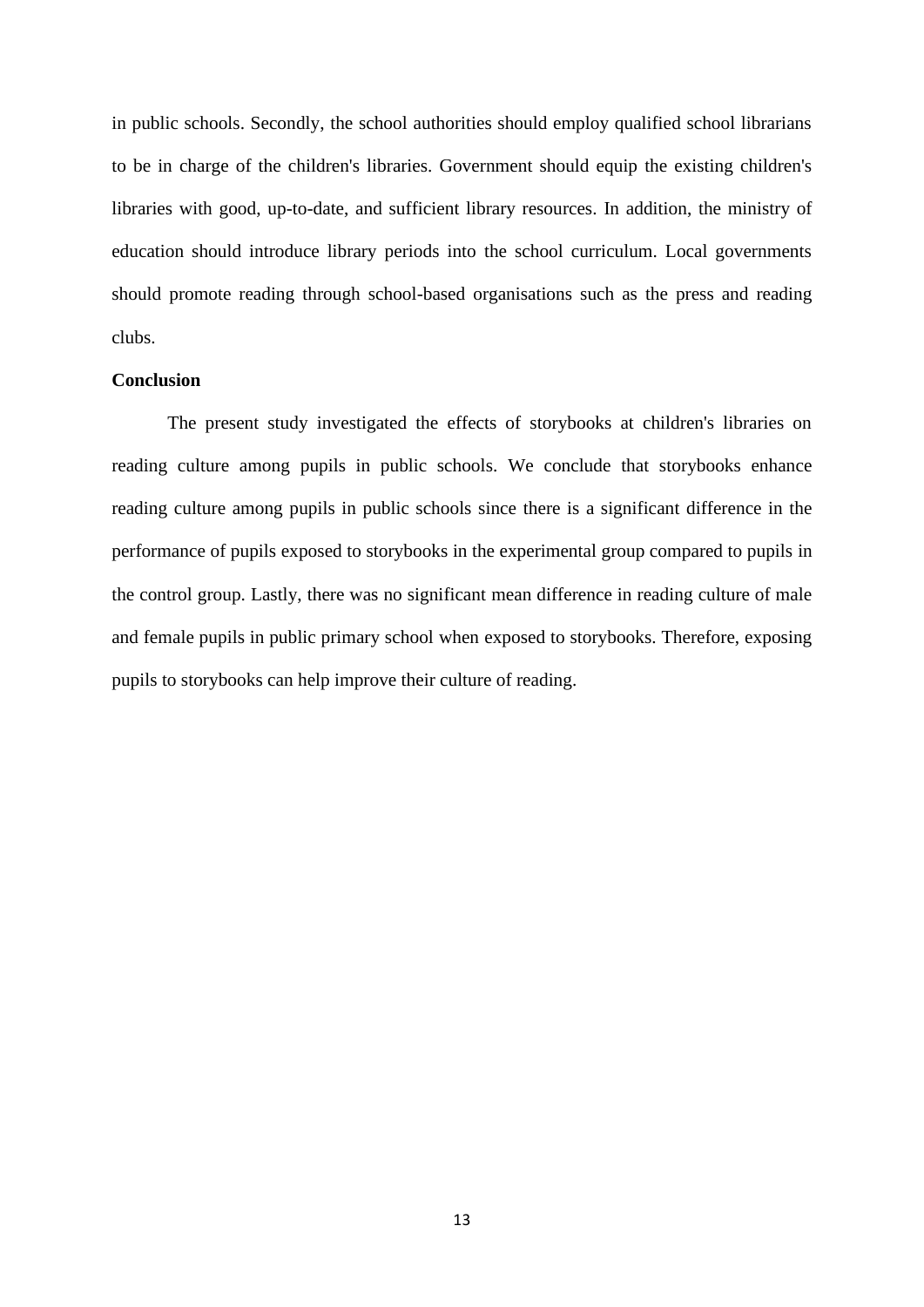#### **References**

- Adeyemi, A. A. (2021). Promoting reading culture, the role of stakeholders and ICT for societal development. *IP Indian Journal of Library Science and Information Technology*, 6(1), 4–8.
- Aina, A. J., Okusaga, T. O., Taiwo, A. and Ogundipe, T. C. (2011). The role of library in promoting reading habits among Nigerians. *Journal of Research in Education*, 2(1), 168–179.
- Aina, L.O. (2004). Library and information science text for Africa. Ibadan, Nigeria: Third World Information Services Ltd. p. 31.
- Ajidahun, C. O. (2011). Indispensability of library services to all professions. *Library Philosophy and Practice*, 451.<http://digitalcommons.unl.edu/libphilprac/451>
- Aliyu, M. B. (2013). Delivery of information services in school libraries in the 21st century: Challenges and prospects. In A.O. Issa, K.N. Igwe and C.P. Uzuegbu (ed). Provision of Library and Information Services to Users in the Era of Globalization. Lagos, Nigeria: Waltodanny visual Concept. 5525-535.
- Ayoti, A. L. (2015). Free newspaper and reading culture: A culture of the People Daily, Unpublished Master's Thesis University of Nairobi, Nairobi.
- Busayo, I.O. (2011). The School library as a foundational step to children's effective reading habits. *Library Philosophy and Practice,* 665. https://digitalcommons.unl.edu/libphilprac/665/
- Carter L. (2021). Why are Stories Important for Children? Retrieved from [https://www.writersbureau.com/writing/Why-are-stories-important-for](https://www.writersbureau.com/writing/Why-are-stories-important-for-)children.htm
- Castles, A., Rastle, K., & Nation, K. (2018). Ending the reading wars: Reading acquisition from novice to expert. *Psychological Science in the Public Interest*, 19(1), 5-51.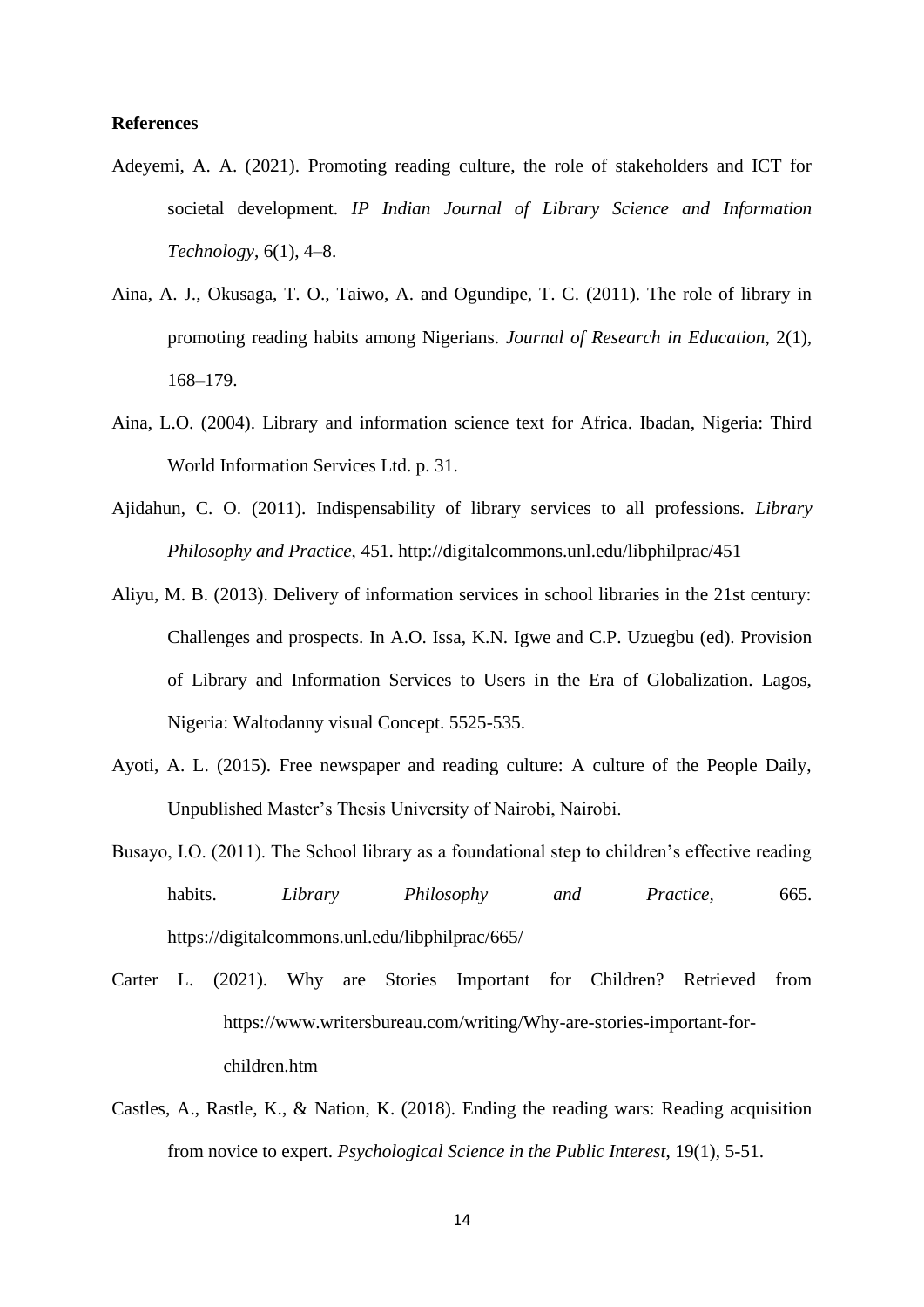- Cirocki, A, & Farrelly, R. (2016). Research and reflective practice in the EFL classroom: Voices from Armenia. *Eurasian Journal of Applied Linguistics,* 2(1), 31–56.
- Dike, V.E. (2017). Poverty and brain development in children: Implications for learning. *Asian Journal of Education and Training,* 3(1), 64-68.
- Enamen, J. (2015). The role of picture books in promoting reading culture among Nigerian children: implication for libraries and development of leadership qualities. *International Journal of Academic Library and Information Science,* 3(2), 65–71.
- Ertem, I. S. (2010). The effect of electronic storybooks on struggling fourth-graders' reading comprehension. *Turkish Online Journal of Educational Technology*, 9(4), 140- 155.
- Garzon, A. (2018). Unlicensed EFL teachers co-constructing knowledge and transforming curriculum through collaborative-reflective inquiry. Profile: *Issues in Teachers' Professional Development,* 20(1), 73–87.
- Grolig, L. (2020). Shared storybook reading and oral language development: A bioecological perspective. *Frontiers in Psychology*, 11, 1818.
- Grolig, L., Cohrdes, C., Tiffin-Richards, S. P., & Schroeder, S. (2019). Effects of preschoolers' storybook exposure and literacy environments on lower level and higher level language skills. *Reading and Writing*, 32(4), 1061-1084.
- Haliru, R. A., Abdulkarim, M., Dogara, A., & Dangani, B. U. (2015). An assessment of reading habit among secondary school students in Kaduna metropolis. *IOSR Journal of Humanities and Social Science,* 20(10), 12–17.
- Hassen, H. (2016). Reading habits of secondary school teachers: A study of selected secondary schools in Addis Ababa and Dessie. *Journal of Education and Practice,*  7(22).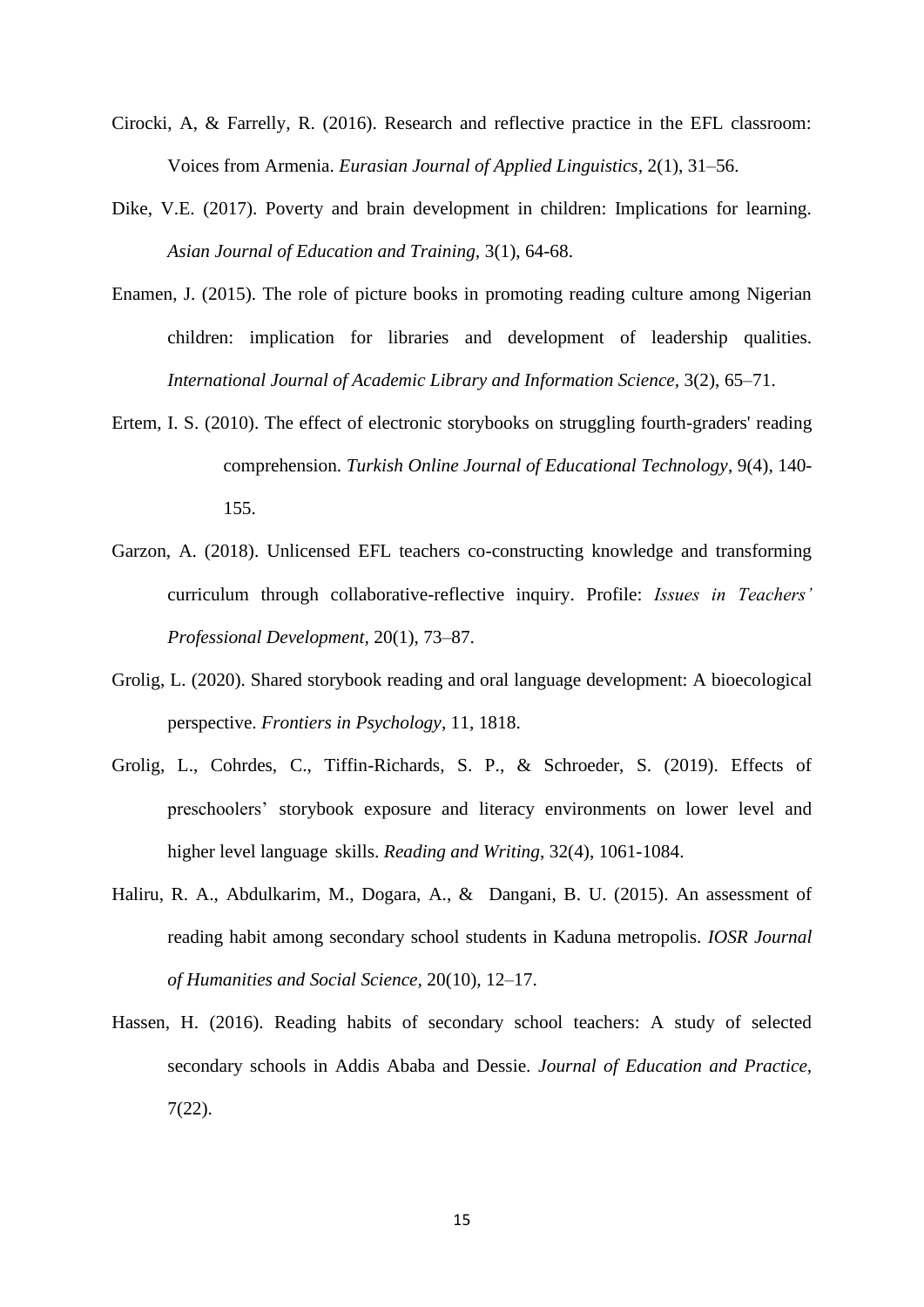- Heidemann, C. (2012). Implementing electronic storybooks and the effects on reading achievement at the elementary level. *Graduate Research Papers*, 183. <https://scholarworks.uni.edu/grp/183>
- Ibrahim, U. (2014). Library and information work for young people: A text for students and practitioners in an African setting. Kaduna State, Nigeria: Ahmadu Bello University Press Limited, Zaria.
- Iloeje, M. U. (2014). Restoring reading culture and use of library among young Nigerian adults: Implications for empowering the citizens and Nigerian society. A keynote address at the opening ceremony of the National Conference/AGM of Nigerian Library Association holding at Golden Royale Hotel, Independence Layout Enugu, This Day June 24,2014
- Jegbefume, C. M. (2012). Cultivating good reading culture among students in Nigeria. *Jewel Journal of Librarianship,* 4, 49-55.
- Kao, G. Y. M., Tsai, C. C., Liu, C. Y., & Yang, C. H. (2016). The effects of high/low interactive electronic storybooks on elementary school students' reading motivation, story comprehension and chromatics concepts. Computers & Education, 100, 56-70.
- Katherine, S., Antonia, L., & María, R. L. (2013) Effects of storybook reading style on comprehension: The role of word elaboration and coherence questions. *Early Education and Development,* 24:5, 616-639. DOI: 10.1080/10409289.2012.715570.
- Lars, A., John, D., Kathy, E., Leikny, H. I., Susanne, K., Ulga, M., Rita, S, & Ivanka, S. (2003). The background text to the Guidelines for Children's library services. IFLA. Retrieved 6 September, 2021.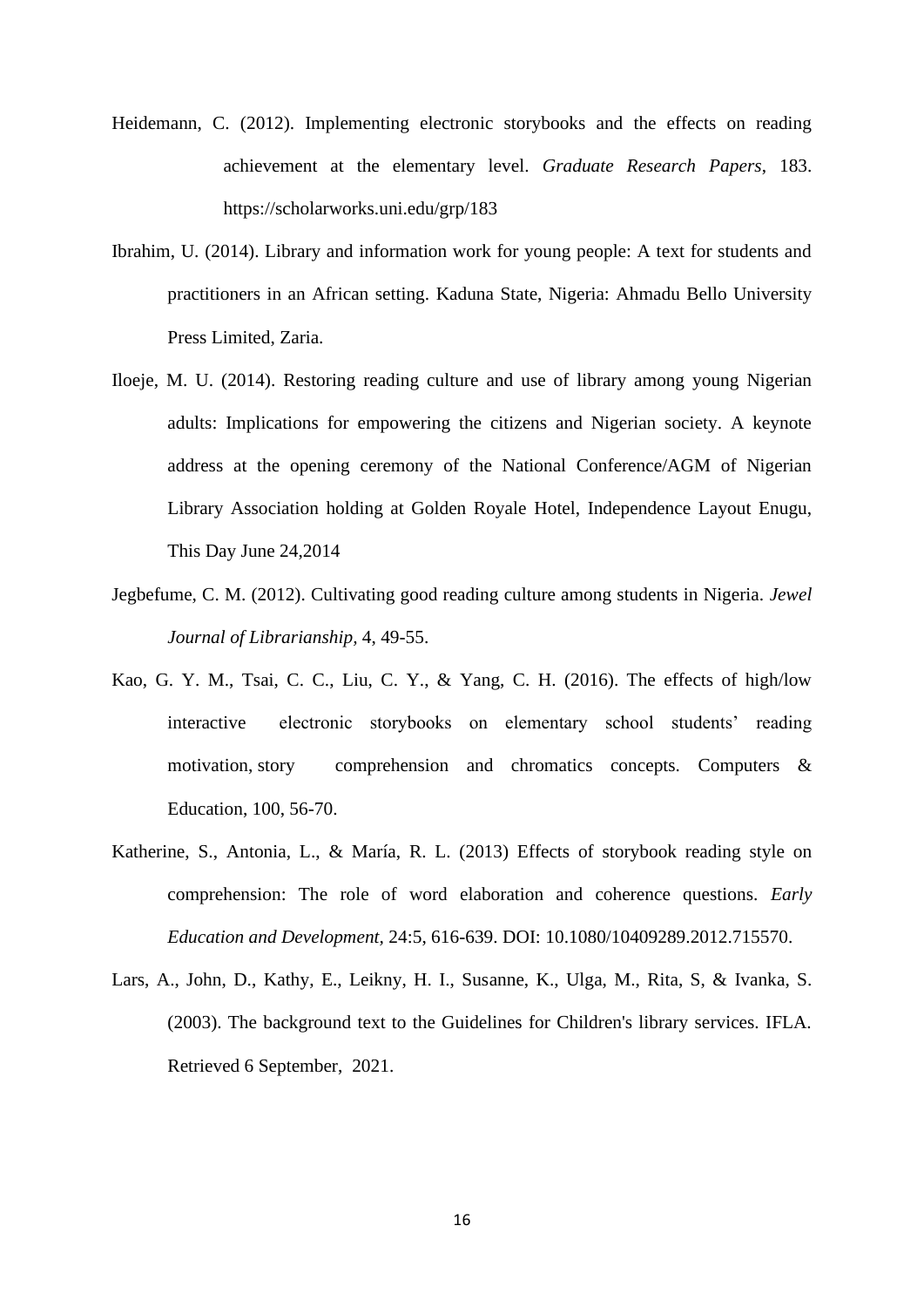- Lawani, L.A.(2014). The effect of digital storytelling on kindergarten Pupils' achievement in moral instruction in basic Schools in Oyo State. IOSR *Journal of Research and Method in Education, 4* (5), 26-34.
- Merriam, W.(2021). Storybooks.[https://www.merriam-webster.com/dictionary/storybook.](https://www.merriam-webster.com/dictionary/storybook.%20Retrieved%20on%201/09/2021) [Retrieved on 1/09/2021.](https://www.merriam-webster.com/dictionary/storybook.%20Retrieved%20on%201/09/2021)
- Meyer, L. A., Wardrop, J. L., Stahl, S. A., & Linn, R. L. (1994). Effects of reading storybooks aloud to children. *The Journal of Educational Research*, 88(2), 69-85.
- Mikulecky, S. B. (2011).A Short Course in Teaching Reading: Practical Techniques for Building Reading Power. 2nd Edition.
- Nalusiba, P. (2010). Strategies for the development of a reading culture in Uganda primary schools: Case studies of four selected Universal Primary education Schools in Kampala District. Unpublished Master's Thesis Makerere Univerrsity, Uganda.
- Nation, K., Cocksey, J., Taylor, J. S. H., & Bishop, D. V. M. (2010). A longitudinal investigation of early reading and language skills in children with poor reading comprehension. *Journal of Child Psychology and Psychiatry*, 51, 1031–1039.
- Ogbonna, I. M. (2014). Books, libraries and reading in the digital age. Enugu: Eminota Publishers.
- Ogugua, J. C., Emerole, N., Egwim, F. O., Anyanwu, A. I., & Haco-Obasi, F. (2015). Developing a reading culture in Nigerian society: Issues and remedies. *JORIND,* 13(1), 62–67
- Ogwu, M. F. (2010). Reading as a tool for promoting educational development in Nigeria. *Journal of Communication and Culture,* 1 (3): 102-107.
- Orakpor, A. M. (2012). Comparative study of the reading habits of theological and management students of St. Paul's University College. Unpublished Master's thesis, University of Nigeria, Nsukka.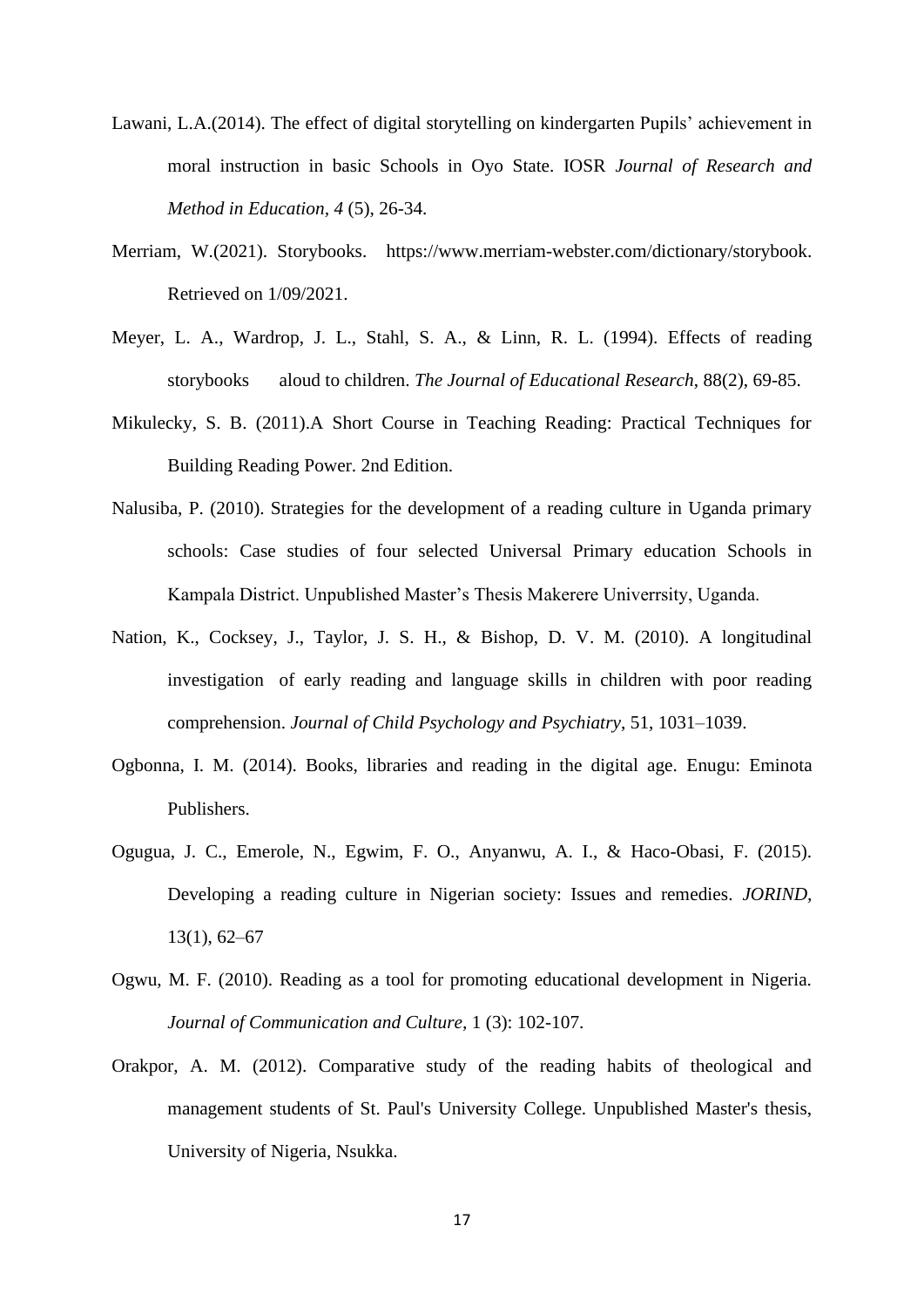- Palenfo, A. (2018). The effect of short story books on students' attitudes and motivation toward reading comprehension. ACE Action Research, University of Oregon. Retrieved from <https://scholarsbank.uoregon.edu/xmlui/handle/1794/23522?show=full>
- Ratminingsih, N. M., Artini, L. P., & Padmadewi, N. N.(2018). Incorporating self and peer assessment in reflective teaching practices. *International Journal of Instruction*, 10(4), 165–184.
- Ratminingsih, N. M., Budasi, I. G., & Kurnia, W. D. A. (2020). Local culture-based storybook and its effect on reading competence. *International Journal of Instruction*, 13(2), 253-268.
- Redford, K. (2011). Classroom strategies: Creating a reading culture for struggling readers Englewood, Colorado: Longman publishers.
- Riyadi, W. (2010). Teaching English using story book to improve reading skill. University of IBN Khaldun Bogor Indonesia
- Roby, T. (2010). Opus in the classroom: Striking CoRDS with content-related digital storytelling. *Contemporary Issues in Technology and Teacher Education*, 10(1),133- 144.
- Roslina, Y. (2017). The effect of picture storybooks on students' reading comprehension. *Advances in Language and Literary Studies,*8(2), 213-221.
- Ruterana, P. C. (2012). The making of a reading society: developing a culture of reading in Rwanda. Unpublished Doctoral Thesis, Linkoping University Educational Sciences, Linkoping.
- Strouse, G. A., Nyhout, A., & Ganea, P. A. (2018). The role of book features in young children's transfer of information from picture books to real-world contexts. *Frontiers in Psychology*, 9, 50.